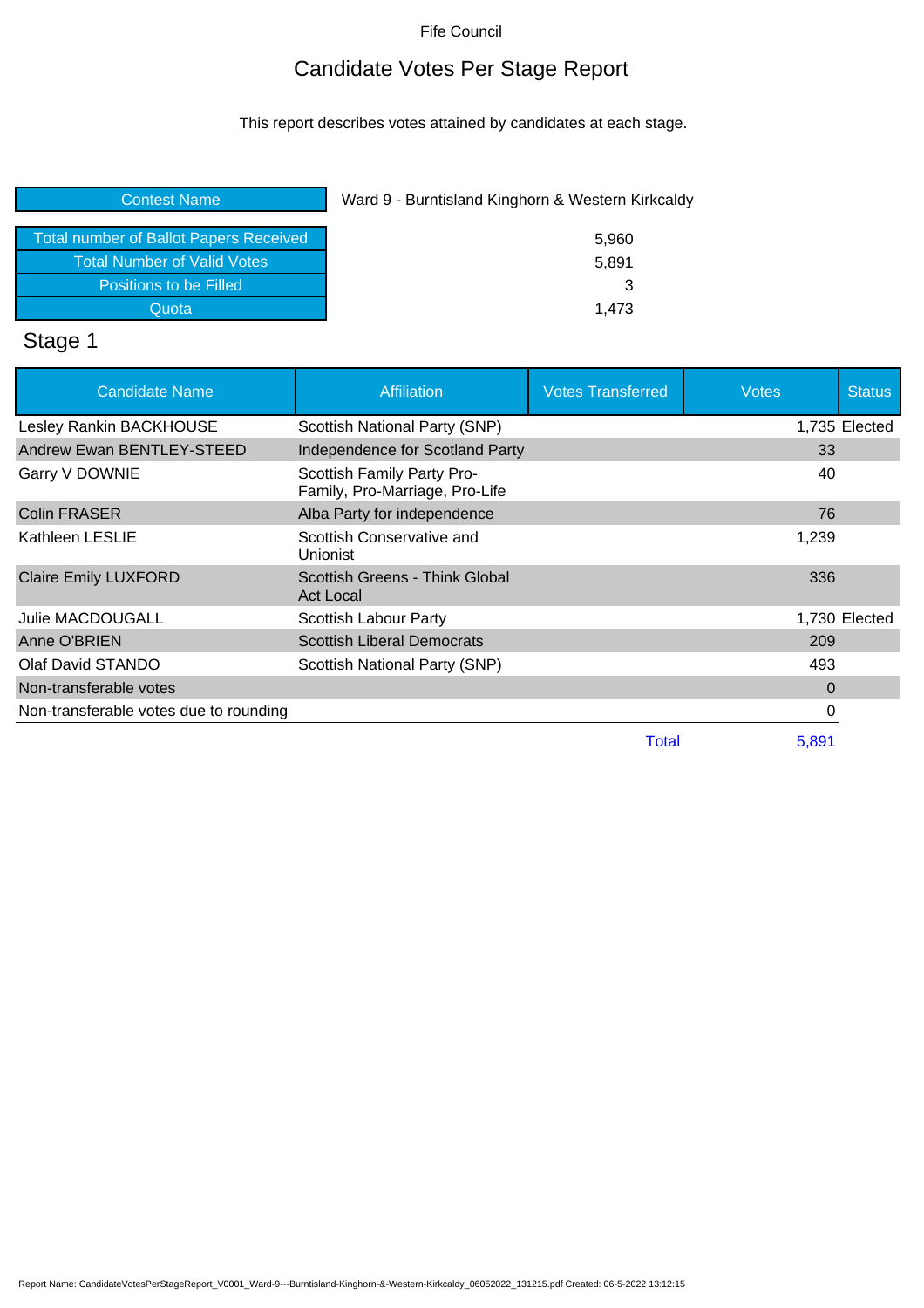## Candidate Votes Per Stage Report

This report describes votes attained by candidates at each stage.

### Stage 2

## Surplus of Lesley Rankin BACKHOUSE 262.00000

| <b>Candidate Name</b>                  | <b>Affiliation</b>                                           | <b>Votes Transferred</b> | <b>Votes</b> | <b>Status</b> |
|----------------------------------------|--------------------------------------------------------------|--------------------------|--------------|---------------|
| Lesley Rankin BACKHOUSE                | Scottish National Party (SNP)                                | -262.00000               | 1,473.00000  |               |
| Andrew Ewan BENTLEY-STEED              | Independence for Scotland Party                              | 7.39900                  | 40.39900     |               |
| Garry V DOWNIE                         | Scottish Family Party Pro-<br>Family, Pro-Marriage, Pro-Life | 0.75500                  | 40.75500     |               |
| <b>Colin FRASER</b>                    | Alba Party for independence                                  | 6.34200                  | 82,34200     |               |
| Kathleen LESLIE                        | Scottish Conservative and<br><b>Unionist</b>                 | 6.49300                  | 1,245.49300  |               |
| <b>Claire Emily LUXFORD</b>            | Scottish Greens - Think Global<br><b>Act Local</b>           | 34.88100                 | 370.88100    |               |
| <b>Julie MACDOUGALL</b>                | Scottish Labour Party                                        | 0.00000                  | 1,730.00000  |               |
| Anne O'BRIEN                           | <b>Scottish Liberal Democrats</b>                            | 6.04000                  | 215.04000    |               |
| Olaf David STANDO                      | Scottish National Party (SNP)                                | 184.67300                | 677.67300    |               |
| Non-transferable votes                 |                                                              | 15.40200                 | 15.40200     |               |
| Non-transferable votes due to rounding |                                                              | 0.01500                  | 0.01500      |               |
|                                        |                                                              | Total                    | 5,891.00000  |               |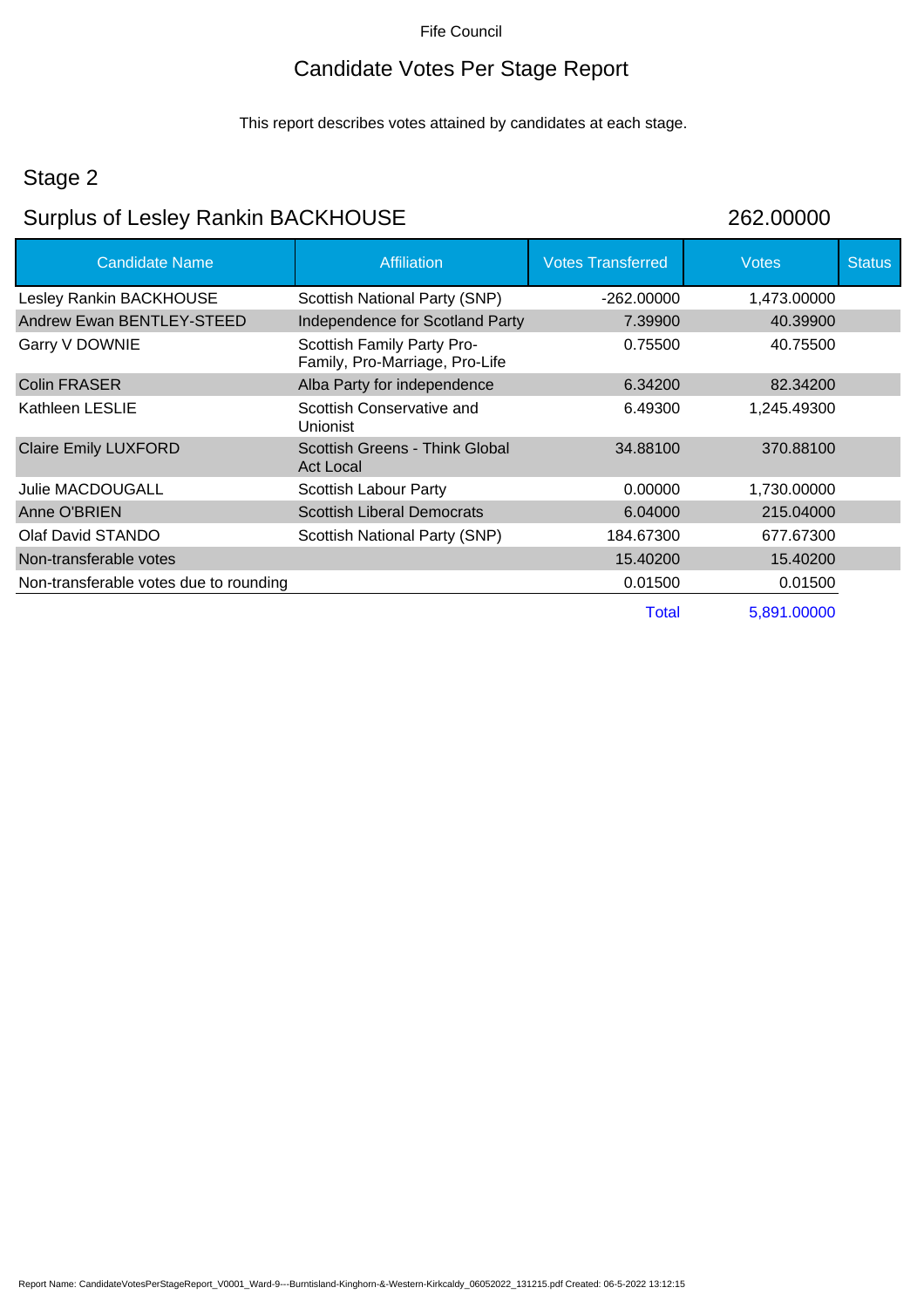## Candidate Votes Per Stage Report

This report describes votes attained by candidates at each stage.

## Stage 3

ı

# Surplus of Julie MACDOUGALL 257.00000

| <b>Candidate Name</b>                  | <b>Affiliation</b>                                           | <b>Votes Transferred</b> | <b>Votes</b> | <b>Status</b> |
|----------------------------------------|--------------------------------------------------------------|--------------------------|--------------|---------------|
| Lesley Rankin BACKHOUSE                | Scottish National Party (SNP)                                | 0.00000                  | 1,473.00000  |               |
| Andrew Ewan BENTLEY-STEED              | Independence for Scotland Party                              | 2.07970                  | 42.47870     |               |
| Garry V DOWNIE                         | Scottish Family Party Pro-<br>Family, Pro-Marriage, Pro-Life | 4.90215                  | 45.65715     |               |
| Colin FRASER                           | Alba Party for independence                                  | 3.26810                  | 85.61010     |               |
| Kathleen LESLIE                        | Scottish Conservative and<br>Unionist                        | 50.80410                 | 1,296.29710  |               |
| <b>Claire Emily LUXFORD</b>            | Scottish Greens - Think Global<br><b>Act Local</b>           | 27.63030                 | 398.51130    |               |
| Julie MACDOUGALL                       | Scottish Labour Party                                        | $-257.00000$             | 1,473.00000  |               |
| Anne O'BRIEN                           | <b>Scottish Liberal Democrats</b>                            | 78.58295                 | 293.62295    |               |
| Olaf David STANDO                      | Scottish National Party (SNP)                                | 15.74630                 | 693.41930    |               |
| Non-transferable votes                 |                                                              | 73.97790                 | 89.39490     |               |
| Non-transferable votes due to rounding |                                                              | 0.00850                  | 0.00850      |               |
|                                        |                                                              | <b>Total</b>             | 5,891.00000  |               |
|                                        |                                                              |                          |              |               |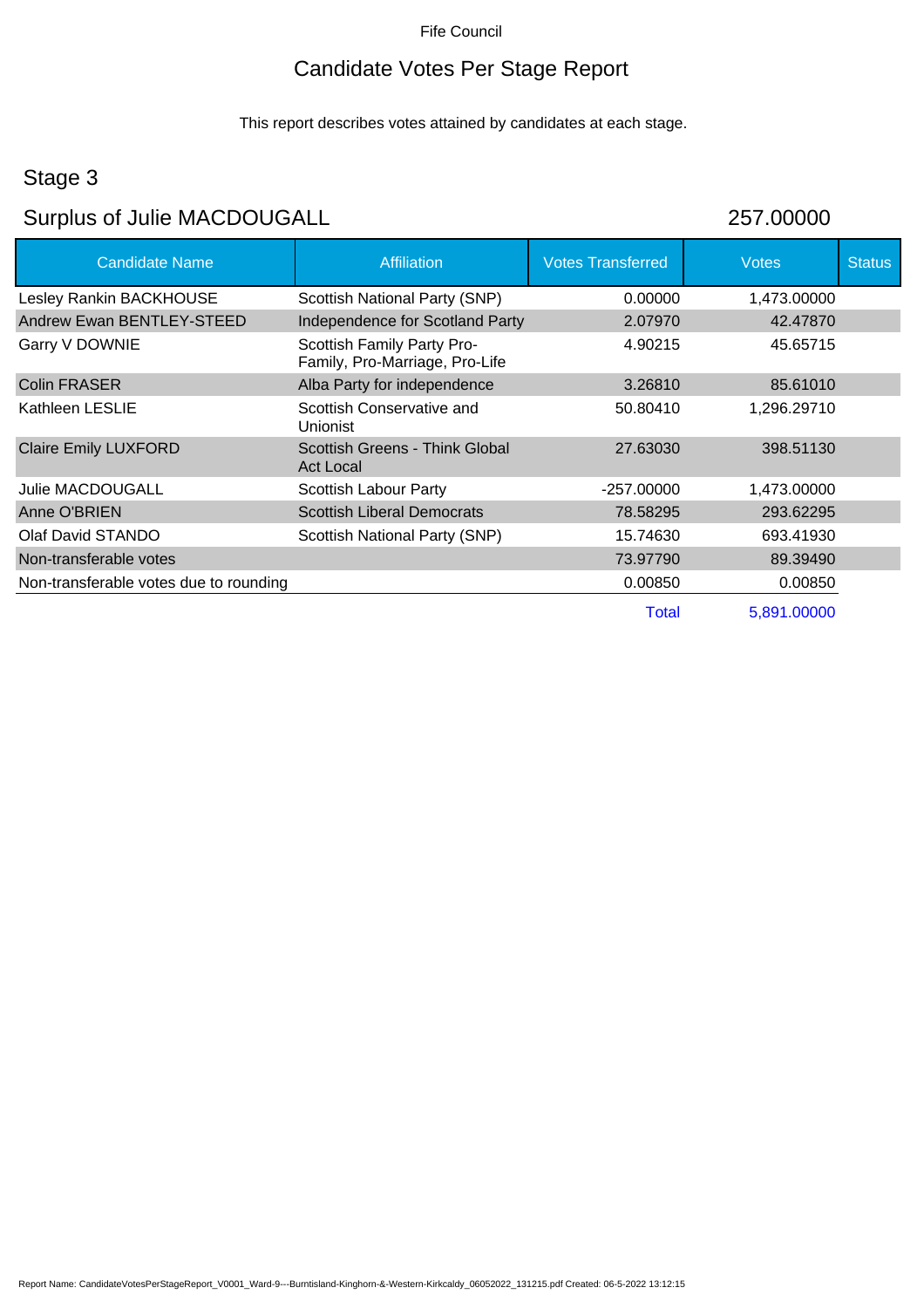## Candidate Votes Per Stage Report

This report describes votes attained by candidates at each stage.

### Stage 4

# Exclusion of Andrew Ewan BENTLEY-STEED 42.47870

| <b>Candidate Name</b>                  | <b>Affiliation</b>                                           | <b>Votes Transferred</b> | <b>Votes</b> | <b>Status</b> |
|----------------------------------------|--------------------------------------------------------------|--------------------------|--------------|---------------|
| Lesley Rankin BACKHOUSE                | Scottish National Party (SNP)                                | 0.00000                  | 1,473.00000  |               |
| Andrew Ewan BENTLEY-STEED              | Independence for Scotland Party                              | -42.47870                | 0.00000      |               |
| Garry V DOWNIE                         | Scottish Family Party Pro-<br>Family, Pro-Marriage, Pro-Life | 4.05455                  | 49.71170     |               |
| <b>Colin FRASER</b>                    | Alba Party for independence                                  | 11.35655                 | 96.96665     |               |
| Kathleen LESLIE                        | Scottish Conservative and<br><b>Unionist</b>                 | 1.15100                  | 1,297.44810  |               |
| <b>Claire Emily LUXFORD</b>            | Scottish Greens - Think Global<br><b>Act Local</b>           | 10.90355                 | 409.41485    |               |
| <b>Julie MACDOUGALL</b>                | Scottish Labour Party                                        | 0.00000                  | 1,473.00000  |               |
| Anne O'BRIEN                           | <b>Scottish Liberal Democrats</b>                            | 1.75010                  | 295.37305    |               |
| Olaf David STANDO                      | Scottish National Party (SNP)                                | 5.86410                  | 699.28340    |               |
| Non-transferable votes                 |                                                              | 7.39885                  | 96.80225     |               |
| Non-transferable votes due to rounding |                                                              | 0.00000                  | 0.00000      |               |
|                                        |                                                              | Total                    | 5,891.00000  |               |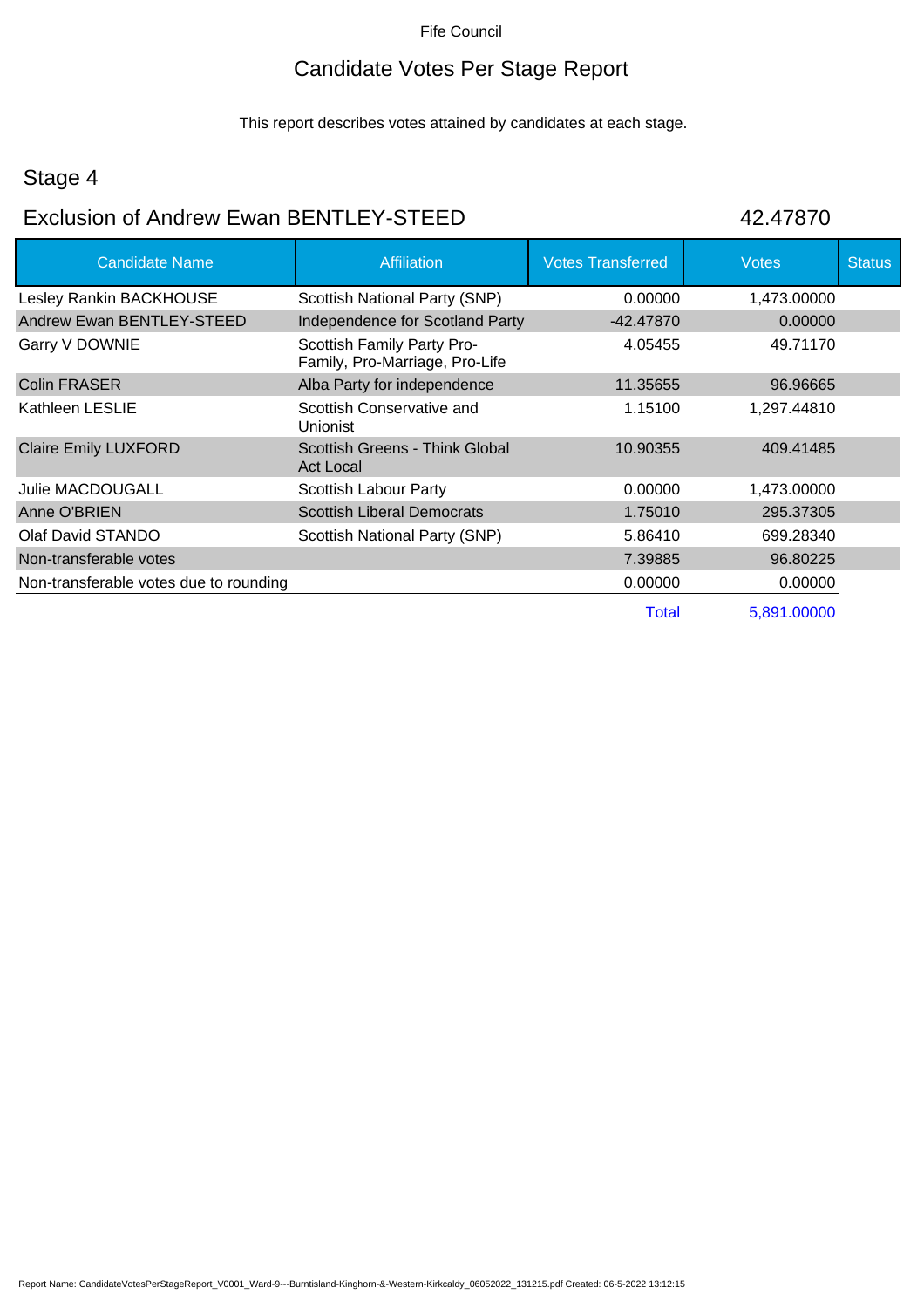## Candidate Votes Per Stage Report

This report describes votes attained by candidates at each stage.

### Stage 5

## Exclusion of Garry V DOWNIE 49.71170

| <b>Candidate Name</b>                  | <b>Affiliation</b>                                           | <b>Votes Transferred</b> | <b>Votes</b> | <b>Status</b> |
|----------------------------------------|--------------------------------------------------------------|--------------------------|--------------|---------------|
| Lesley Rankin BACKHOUSE                | Scottish National Party (SNP)                                | 0.00000                  | 1,473.00000  |               |
| Andrew Ewan BENTLEY-STEED              | Independence for Scotland Party                              | 0.00000                  | 0.00000      |               |
| Garry V DOWNIE                         | Scottish Family Party Pro-<br>Family, Pro-Marriage, Pro-Life | -49.71170                | 0.00000      |               |
| <b>Colin FRASER</b>                    | Alba Party for independence                                  | 5.89865                  | 102.86530    |               |
| Kathleen LESLIE                        | Scottish Conservative and<br>Unionist                        | 21.74275                 | 1,319.19085  |               |
| <b>Claire Emily LUXFORD</b>            | Scottish Greens - Think Global<br><b>Act Local</b>           | 2.74520                  | 412.16005    |               |
| <b>Julie MACDOUGALL</b>                | Scottish Labour Party                                        | 0.00000                  | 1,473.00000  |               |
| Anne O'BRIEN                           | <b>Scottish Liberal Democrats</b>                            | 5.74520                  | 301.11825    |               |
| Olaf David STANDO                      | Scottish National Party (SNP)                                | 1.14855                  | 700.43195    |               |
| Non-transferable votes                 |                                                              | 12.43135                 | 109.23360    |               |
| Non-transferable votes due to rounding |                                                              | 0.00000                  | 0.00000      |               |
|                                        |                                                              | Total                    | 5,891.00000  |               |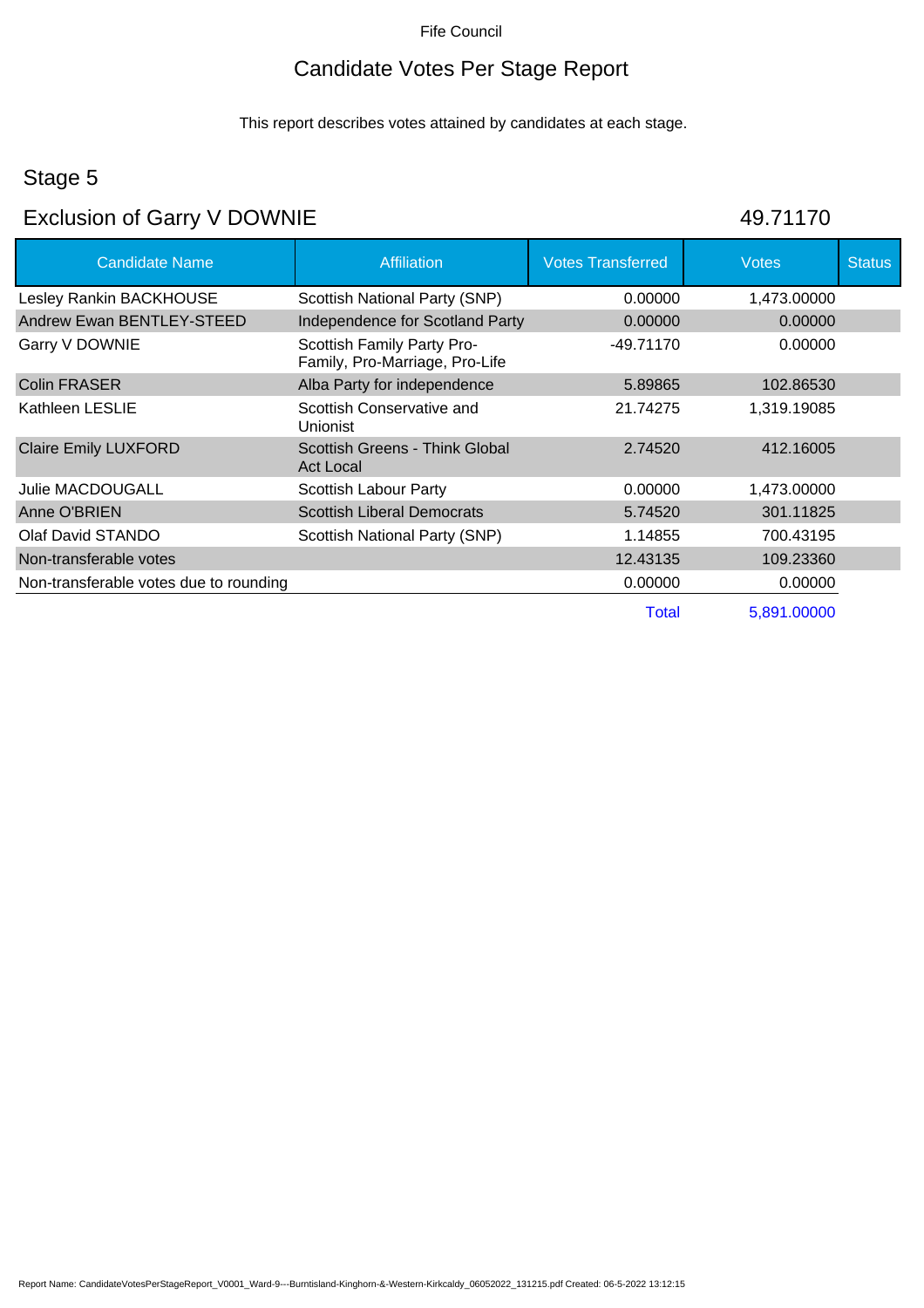### Candidate Votes Per Stage Report

This report describes votes attained by candidates at each stage.

### Stage 6

### Exclusion of Colin FRASER 102.86530

| <b>Candidate Name</b>                  | Affiliation                                                  | <b>Votes Transferred</b> | <b>Votes</b> | <b>Status</b> |
|----------------------------------------|--------------------------------------------------------------|--------------------------|--------------|---------------|
| Lesley Rankin BACKHOUSE                | Scottish National Party (SNP)                                | 0.00000                  | 1,473.00000  |               |
| Andrew Ewan BENTLEY-STEED              | Independence for Scotland Party                              | 0.00000                  | 0.00000      |               |
| Garry V DOWNIE                         | Scottish Family Party Pro-<br>Family, Pro-Marriage, Pro-Life | 0.00000                  | 0.00000      |               |
| Colin FRASER                           | Alba Party for independence                                  | -102.86530               | 0.00000      |               |
| Kathleen LESLIE                        | Scottish Conservative and<br><b>Unionist</b>                 | 7.45055                  | 1,326.64140  |               |
| <b>Claire Emily LUXFORD</b>            | Scottish Greens - Think Global<br>Act Local                  | 15.25520                 | 427.41525    |               |
| Julie MACDOUGALL                       | Scottish Labour Party                                        | 0.00000                  | 1,473.00000  |               |
| Anne O'BRIEN                           | <b>Scottish Liberal Democrats</b>                            | 7.89375                  | 309.01200    |               |
| Olaf David STANDO                      | Scottish National Party (SNP)                                | 42.46075                 | 742.89270    |               |
| Non-transferable votes                 |                                                              | 29.80505                 | 139.03865    |               |
| Non-transferable votes due to rounding |                                                              | 0.00000                  | 0.00000      |               |
|                                        |                                                              | <b>Total</b>             | 5,891.00000  |               |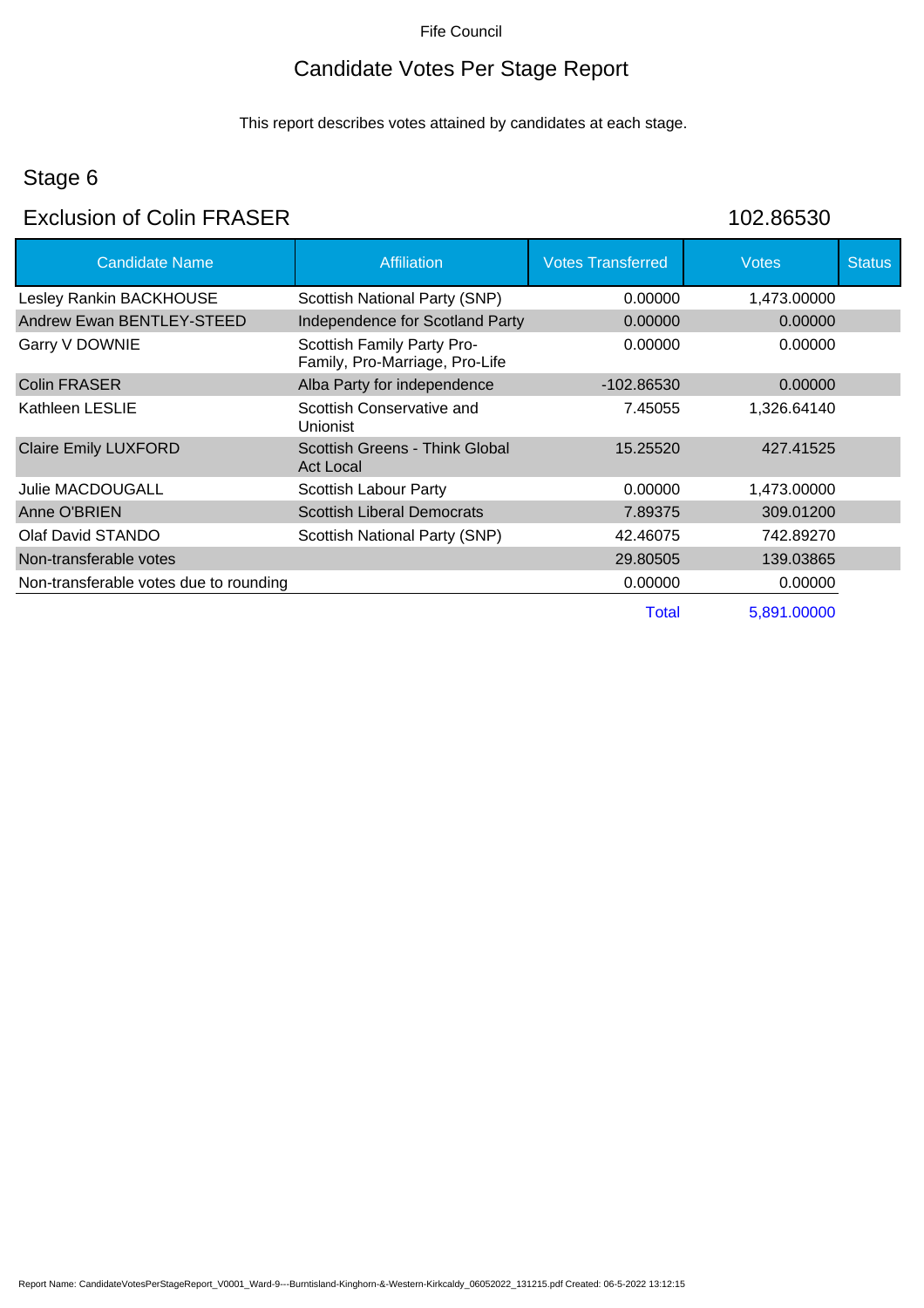## Candidate Votes Per Stage Report

This report describes votes attained by candidates at each stage.

## Stage 7

### Exclusion of Anne O'BRIEN 309.01200

| <b>Candidate Name</b>                  | Affiliation                                                  | <b>Votes Transferred</b> | Votes       | <b>Status</b> |
|----------------------------------------|--------------------------------------------------------------|--------------------------|-------------|---------------|
| Lesley Rankin BACKHOUSE                | Scottish National Party (SNP)                                | 0.00000                  | 1,473.00000 |               |
| Andrew Ewan BENTLEY-STEED              | Independence for Scotland Party                              | 0.00000                  | 0.00000     |               |
| Garry V DOWNIE                         | Scottish Family Party Pro-<br>Family, Pro-Marriage, Pro-Life | 0.00000                  | 0.00000     |               |
| <b>Colin FRASER</b>                    | Alba Party for independence                                  | 0.00000                  | 0.00000     |               |
| Kathleen LESLIE                        | Scottish Conservative and<br>Unionist                        | 90.21855                 | 1,416.85995 |               |
| <b>Claire Emily LUXFORD</b>            | Scottish Greens - Think Global<br>Act Local                  | 70.06405                 | 497.47930   |               |
| <b>Julie MACDOUGALL</b>                | Scottish Labour Party                                        | 0.00000                  | 1,473.00000 |               |
| Anne O'BRIEN                           | <b>Scottish Liberal Democrats</b>                            | -309.01200               | 0.00000     |               |
| Olaf David STANDO                      | Scottish National Party (SNP)                                | 28.83510                 | 771.72780   |               |
| Non-transferable votes                 |                                                              | 119.89430                | 258,93295   |               |
| Non-transferable votes due to rounding |                                                              | 0.00000                  | 0.00000     |               |
|                                        |                                                              | Total                    | 5,891.00000 |               |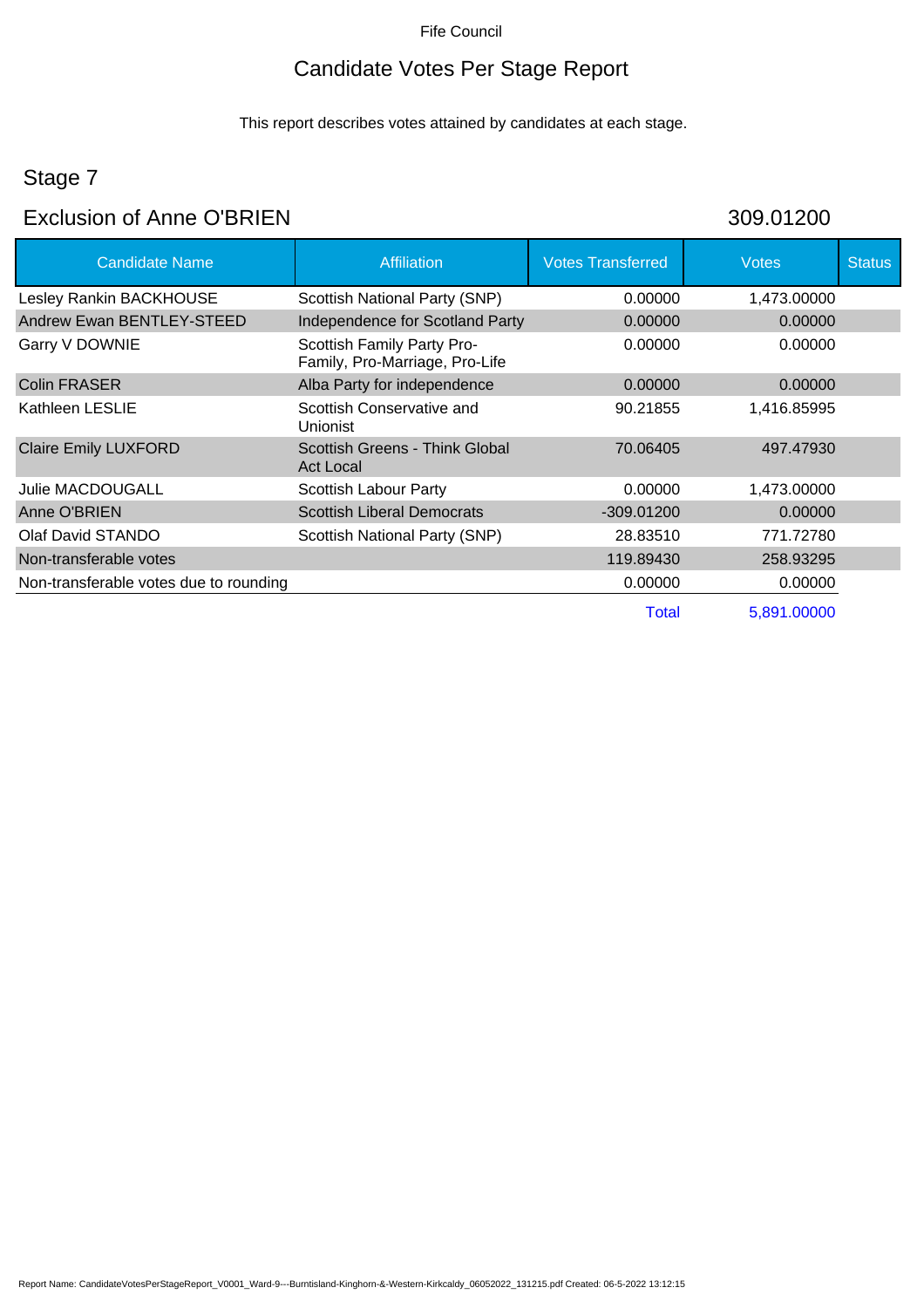## Candidate Votes Per Stage Report

This report describes votes attained by candidates at each stage.

### Stage 8

# Exclusion of Claire Emily LUXFORD 497.47930

| <b>Candidate Name</b>                  | <b>Affiliation</b>                                           | <b>Votes Transferred</b> | Votes       | <b>Status</b> |
|----------------------------------------|--------------------------------------------------------------|--------------------------|-------------|---------------|
| Lesley Rankin BACKHOUSE                | Scottish National Party (SNP)                                | 0.00000                  | 1,473.00000 |               |
| Andrew Ewan BENTLEY-STEED              | Independence for Scotland Party                              | 0.00000                  | 0.00000     |               |
| Garry V DOWNIE                         | Scottish Family Party Pro-<br>Family, Pro-Marriage, Pro-Life | 0.00000                  | 0.00000     |               |
| <b>Colin FRASER</b>                    | Alba Party for independence                                  | 0.00000                  | 0.00000     |               |
| Kathleen LESLIE                        | Scottish Conservative and<br>Unionist                        | 25.76095                 | 1,442.62090 |               |
| <b>Claire Emily LUXFORD</b>            | Scottish Greens - Think Global<br>Act Local                  | -497.47930               | 0.00000     |               |
| <b>Julie MACDOUGALL</b>                | Scottish Labour Party                                        | 0.00000                  | 1,473.00000 |               |
| Anne O'BRIEN                           | <b>Scottish Liberal Democrats</b>                            | 0.00000                  | 0.00000     |               |
| Olaf David STANDO                      | Scottish National Party (SNP)                                | 246.47840                | 1,018.20620 |               |
| Non-transferable votes                 |                                                              | 225.23995                | 484.17290   |               |
| Non-transferable votes due to rounding |                                                              | 0.00000                  | 0.00000     |               |
|                                        |                                                              | Total                    | 5,891.00000 |               |